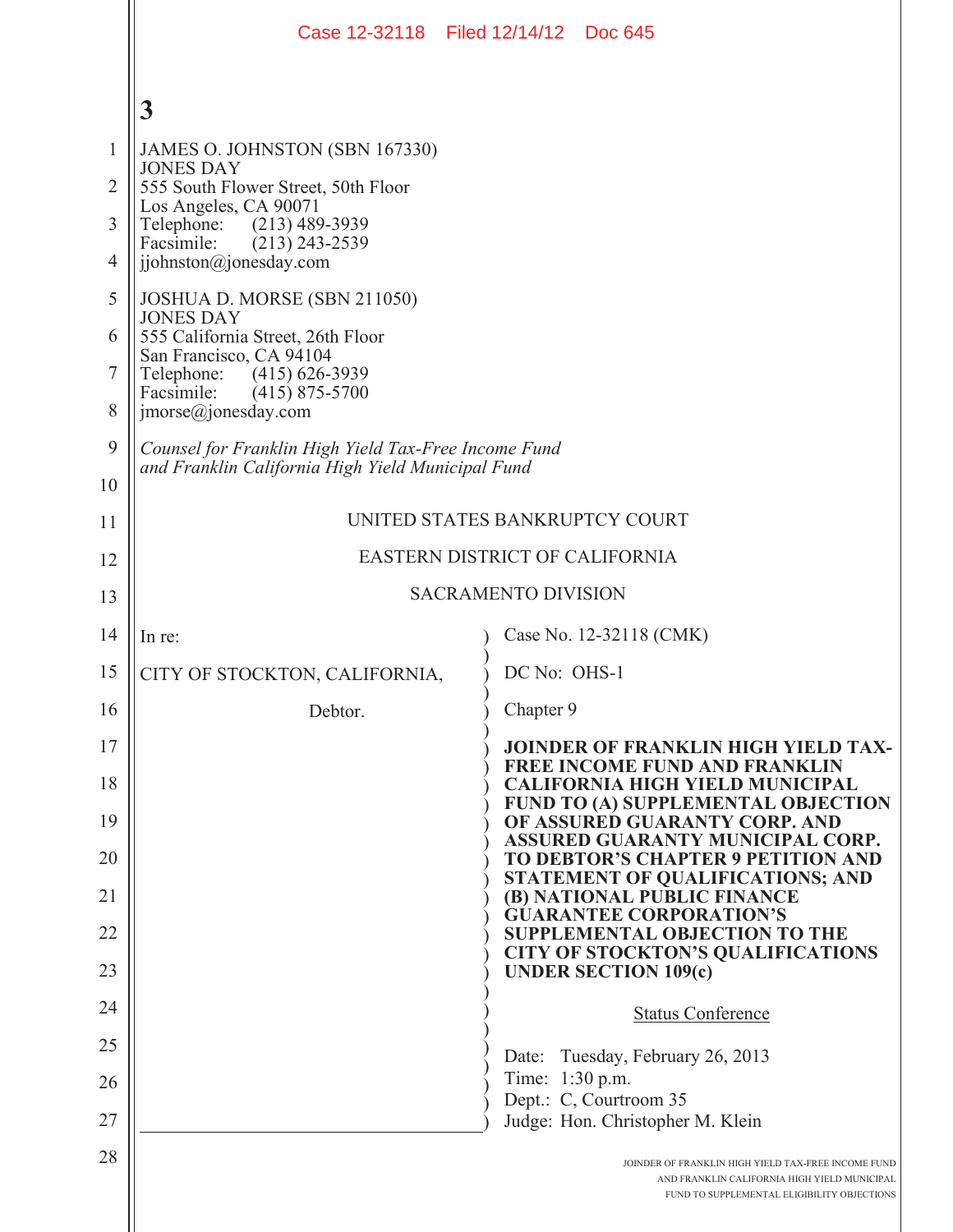## Case 12-32118 Filed 12/14/12 Doc 645

1 2 3 4 5 6 7 8 9 10 11 12 13 14 15 16 17 Franklin High Yield Tax-Free Income Fund and Franklin California High Yield Municipal Fund (collectively, "Franklin"), creditors of the City of Stockton (the "City"), hereby (1) supplement *Franklin Advisers, Inc.'s Objection To (A) The City Of Stockton's Statement Of Qualifications And Eligibility To Be A Chapter 9 Debtor Pursuant To Sections 109(c) And 921(c) Of The Bankruptcy Code; And (B) Entry Of An Order For Relief Pursuant To Section 921(d) Of The Bankruptcy Code* [Docket No. 484], which objected to (A) the *Statement Of Qualifications Under Section 109(c)* [Docket No. 5 / OHS-1] (the "Statement") filed by the City on June 28, 2012 and the City's *Voluntary Petition* (the "Petition") pursuant to chapter 9 of title 11 of the United States Code (the "Bankruptcy Code"); and (B) the entry of an order for relief under section 921(d) of the Bankruptcy Code, in each case on the ground that the City has not proven that it qualifies to be a debtor under sections 109(c) and/or section 921(c) of the Bankruptcy Code; and (2) join (this "Joinder") the arguments made by Assured Guaranty Corp. and Assured Guaranty Municipal Corp. (collectively, "Assured") in the *Supplemental Objection Of Assured Guaranty Corp. And Assured Guaranty Municipal Corp. To Debtor's Chapter 9 Petition And Statement Of Qualifications* filed earlier today (the "Assured Objection") and National Public Finance Guarantee Corporation ("National) in *National Public Finance Guarantee Corporation's Supplemental Objection To The City Of Stockton's Qualifications Under Section 109(c)* filed earlier today (the "National Objection").

18 19 20 21 By this Joinder, Franklin joins with Assured and National and adopts by reference hereto the responses and arguments contained in the Assured Objection and the National Objection. Franklin further reserves the right to be heard during any argument or status conference regarding the City's Statement and Petition and all other related matters.

22

23

24

25

26